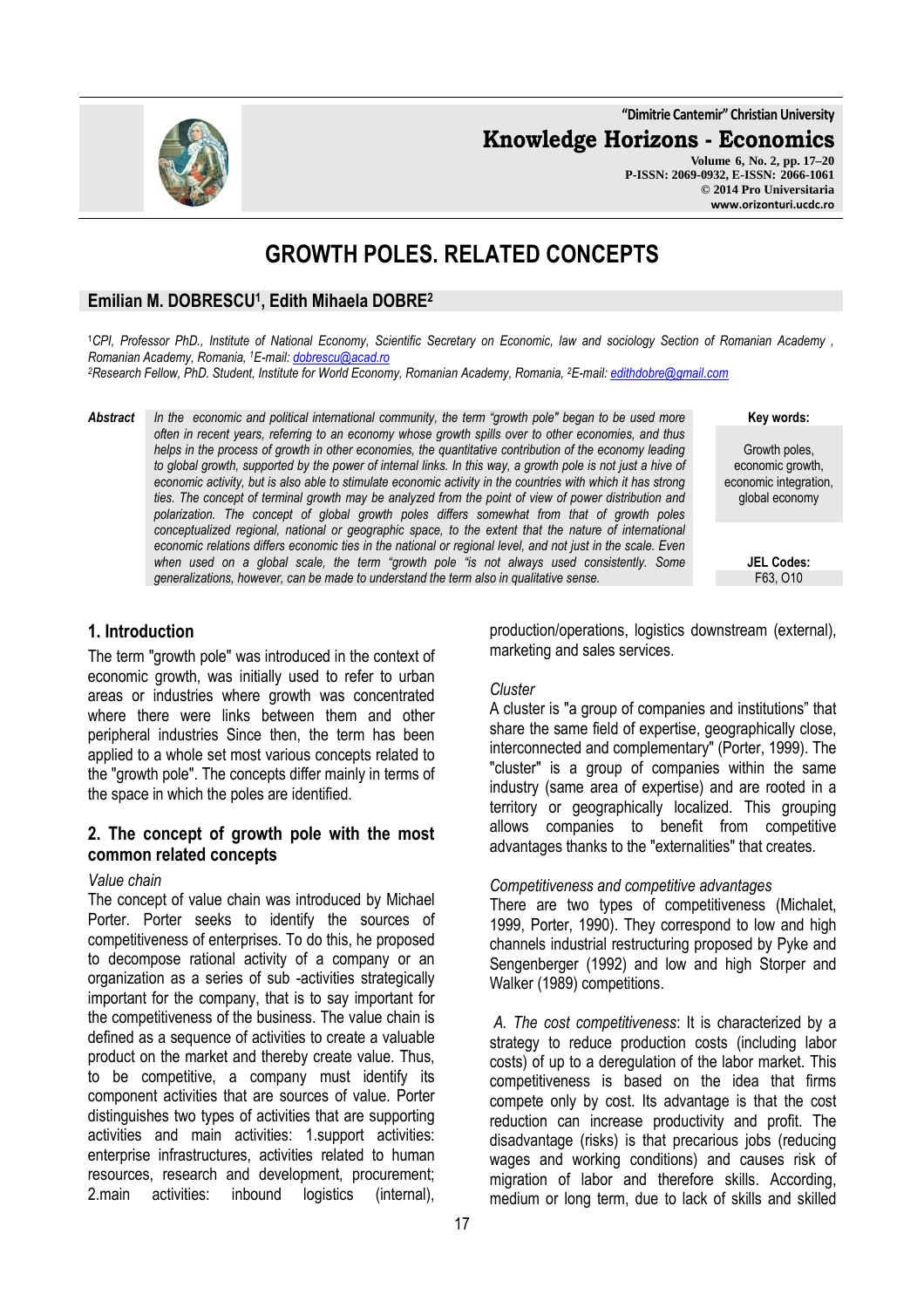labor, companies are forced to focus their production activities with low added value or uncompetitive activities.

*B. Competitiveness through differentiation of the offer:* It involves strategies of quality and innovation to increase the capacity to create new products. In this case, companies do not compete in producing the same products at lower cost, but by producing new products with new opportunities and new technical performance potential (Asheim, 1997). Joseph Schumpeter was the first to have stressed this point. The glossary is made from materials developed especially in document A. Marciano, produced at the request of the National Commission SPL DIACT 2005

### *Industrial districts*

The district is a mode of organization of production based on a narrow division of labor among several (small) specialized companies.

### *Externalities (externalities)*

The externality or external effect are when the production possibilities of a firm depend on the choice made by one or more other companies (external effects of production) or with the choices made by other individuals (consumption externality). In the presence of externalities, production techniques firm or consumption patterns of an individual affect the behavior of other firms or individuals. These externalities are unavoidable: they are the necessary product interdependencies between economic actors. Moreover, these externalities are just external to market transactions and they escape to the market.

# *Negative externalities*

Pollution is the term usually used to describe the negative externalities in the production process; a firm rejects pollutants that negatively affect the activity of farmers and fishermen, for example.

# *Positive externalities*

An example of a positive externality was proposed by British economist Meade (Nobel Prize 1977): "Suppose an orchard planted with apple trees, adjacent to the site of a beekeeper. Bees are foraging latter flowers neighboring orchard. Honey they produce is of good quality and sells expensive. Apple blossoms are for the owner of the orchard, an output that gives free his neighbor because he can not charge the bees (we say that the use of flowers is improper). For the beekeeper, flowers are free input: the beekeeper has free byproduct of the culture of what apple pollen because it is unable to identify the flowers that bees foraged and unable to tell them what flowers foraging, so it may not pay the owner of the orchard. "There is positive externality because a company (in this case the beekeeper) enjoys free activity of another (growing apple trees).

## *Industrial Clusters*

It is possible to condense the various definitions of "clusters" as follows: a cluster consists of united by common interests (common needs and constraints) enterprises, complementary or interdependent and developing voluntarily cooperative relations in one or more area. Among the "organizations" with which companies develop collaborations, we may place the institutions of research and education.

### *Governance*

Management of a cluster involving the process of steering.

### *Innovation*

Process by which, from an original idea, a system develops a product, process, service , taking into account the different aspects that affect its implementation, that is to say, the technical, financial , commercial and humans.

### *Innovative environments*

A medium is " territorialized all open to the outside, that is to say on the technological and market environment, which integrates and mastery of skills, rules, norms and values and relational capital ... (and) attached to a localized production system, that is to say a group of actors as well as human and material resources." Therefore, an approach by the media insists that companies are rooted in their environment.

#### *Territorial offer*

All locally available resources "Territorial offer is constituted by a set of socio-economic characteristics of an area having a more or less direct impact on the reception and the maintenance of economic activities. It can be very heterogeneous elements: physical characteristics of a territory, infrastructure (in the broadest sense), demographic characteristics, industrial structure, competence brainpower and research , tax policies and financial incentives, quality of local interdependencies and intensity of the local animation "territorial therefore offers a more or less given or constructed, as appropriate character.

# *Poles*

A pole of growth based on the existence of one (or more) unit dominant and motor. These motor units are either a firm or an industry or group of industries. There is growing because there is a power unit that drives and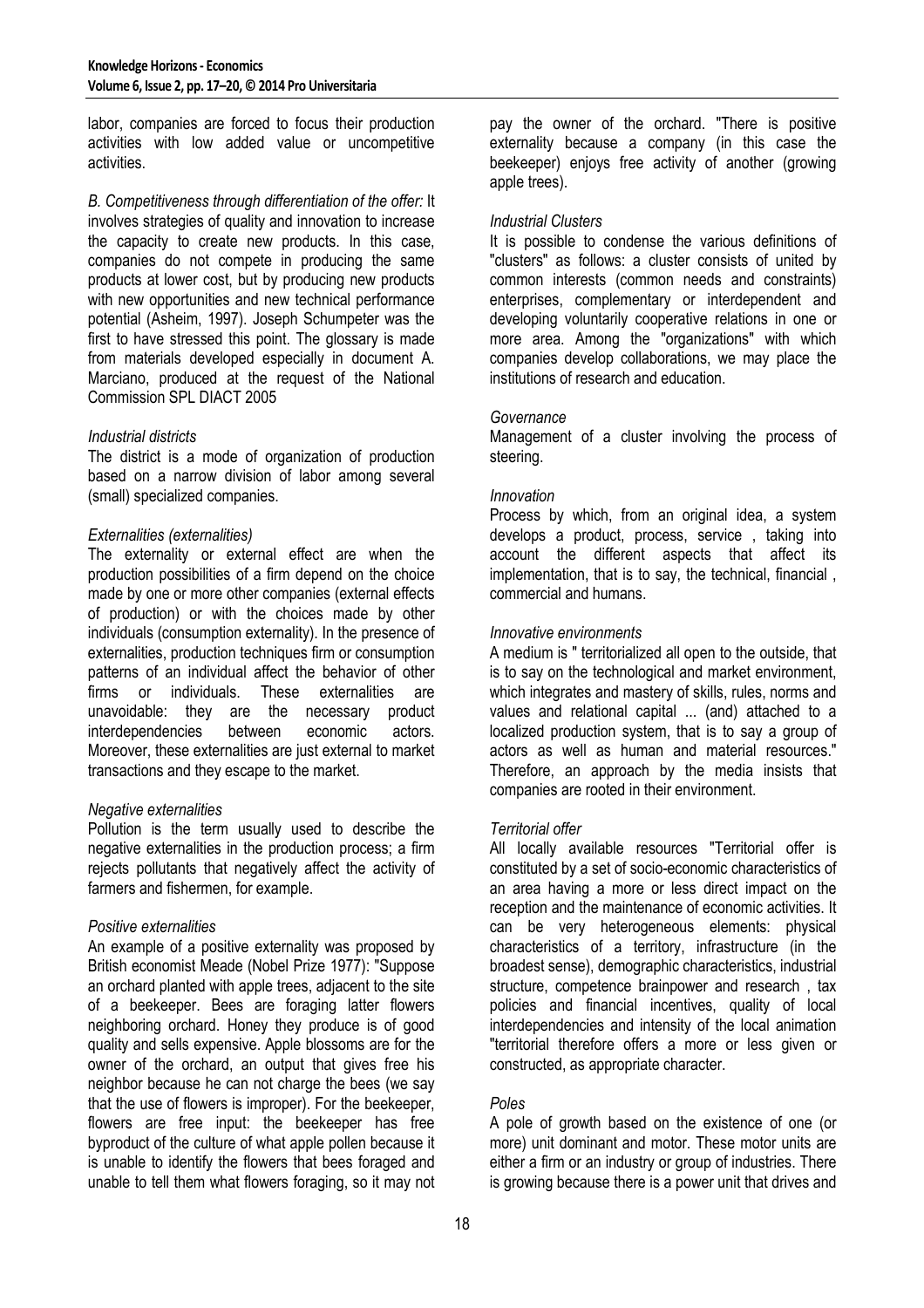allows economic development: the growth of the motor firm spreads (in quantitative or qualitative motor effects) to other firms - including to subcontractors. Relations between firms (motor and other) are not competitive. Moreover, these power units are localized or regionalized, "agglomerated" (aggregated) to other companies in a territory. Hence the double dimension of growth pole "As development theory, the pole is an inducer of growth mechanism, as spatial theory, the division explains the spatial concentration of growth." We can say it differently: a growth pole, the territory is supporting the growth and the engine is essentially productive organization.

#### *Centers of excellence*

Notion of science, that refers to a concentration of world-class specialists who have acquired a "geographical visibility" with a synergy between research and teaching.

#### *Practice Areas*

They are concentrated in an "industrial" cluster, supported by technological platforms involving educational institutions, and recognized as attractive with aggregate knowledge.

#### *Competitiveness centers and clusters (in their international sense)*

They involve not only among businesses, but linking them to training, higher education and research in a logical innovation.

#### *Competitiveness cluster (in France)*

The desire to develop clusters was decided in the context of a proceeding initiated by the DIACT on the state of French industry and the interest for the government to launch industrial policy thinking. To be certified, a cluster must meet the "next status": "Representing a combination of a given geographical area, businesses, training centers and public or private research units, engaged in a partnership approach for to create synergies around common projects of an innovative nature." International visibility is another key element.

#### *Tacit and explicit*

We can distinguish two types of knowledge or knowledge:

*A. The tacit knowledge* is informal. It does not exist in a specific or particular form, but is embedded in interactions or practices. Tacit knowledge is highly localized. Tacit knowledge is resulting from these interactions or practices. So it is dependent. This type of informal knowledge is considered usable and

transferable by participating in repeated interactions. It is therefore difficult to transfer, communicate and formalize explicitly. This knowledge is more of a way to understand the problems that real knowledge.

*B. Explicit knowledge* is formal. It takes the form of written knowledge, explicitly formalized. Therefore, it is not incorporated into the individual interactions and practices. The transformation of tacit knowledge into explicit knowledge (when possible) or the creation of explicit knowledge can overcome the limitations of a purely local knowledge. However, by generalizing, it loses flexibility.

### *System*

A system can be defined as "a totality, a unit or a global entity organized interrelationships between "elements" (natural or artificial objects, concrete or abstract), actions or individuals that operate and evolve in one or environment with respect to projects, aims, objectives or goals".

## *Territorial production system (or local or localized production system)*

Territorial production system is a set characterized by the proximity of productive units in the broad sense (industrial and service companies, research centers and training, interfaces, etc.). Maintain that intensity more or less strong relationship (Gilly, 1987) and generate a productive dynamic assembly (Gilly and Grossetti, 1993). These reports can not be reduced to those of traditional subcontracting as non - market relations play an important role. The intensity of the latter varies depending on the organization and operation of the production system. Their market or nonmarket formal or informal, as well as the subject of these links (tangible or intangible exchanges) determine their territorial anchorage. In functional terms, the production system is based on six components: technology, markets, productive capital, knows-how, technical knowledge and representations (Crevoisier and Maillat, 1989). To maintain its independence, he articulates three levels of organization: an industrial sphere, a sphere territorial and institutional sphere (Grosjean, 2001).

# *Local production systems*

Real and lasting cooperation are between competing companies, which usually results in an intensity of formal and informal links, tangible and intangible, market and nonmarket. Term used by Datar in 1998 to promote, in a perspective of economic development and strengthening territorial cohesion, cooperation of geographically close actors. SPL is defined as a "group of companies and institutions that are geographically